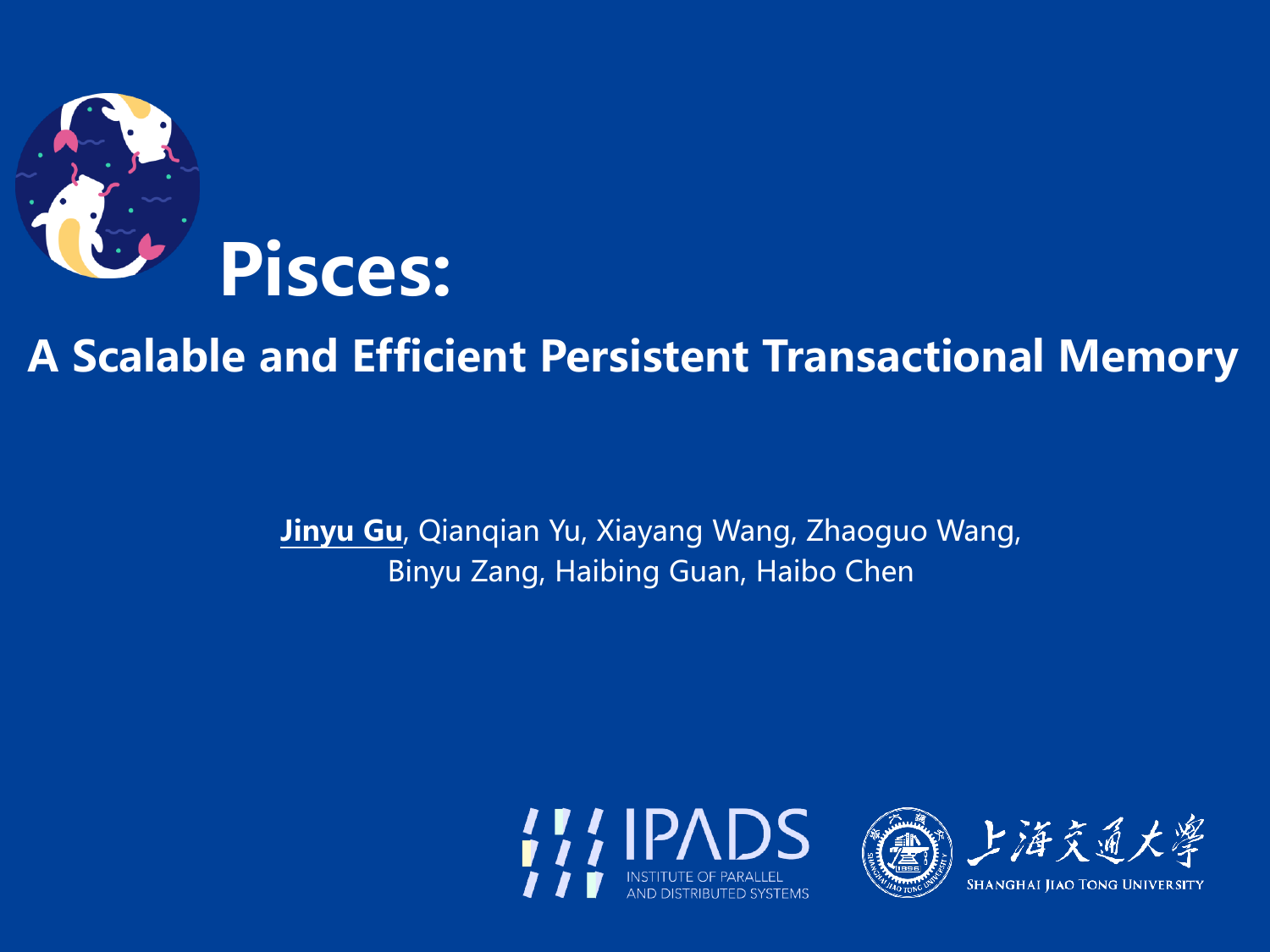## **NVM Revolution**

上海交通大學111 IPADS

**• Non-volatile memory (NVM) is revolutionizing memory and storage** 



Page . 2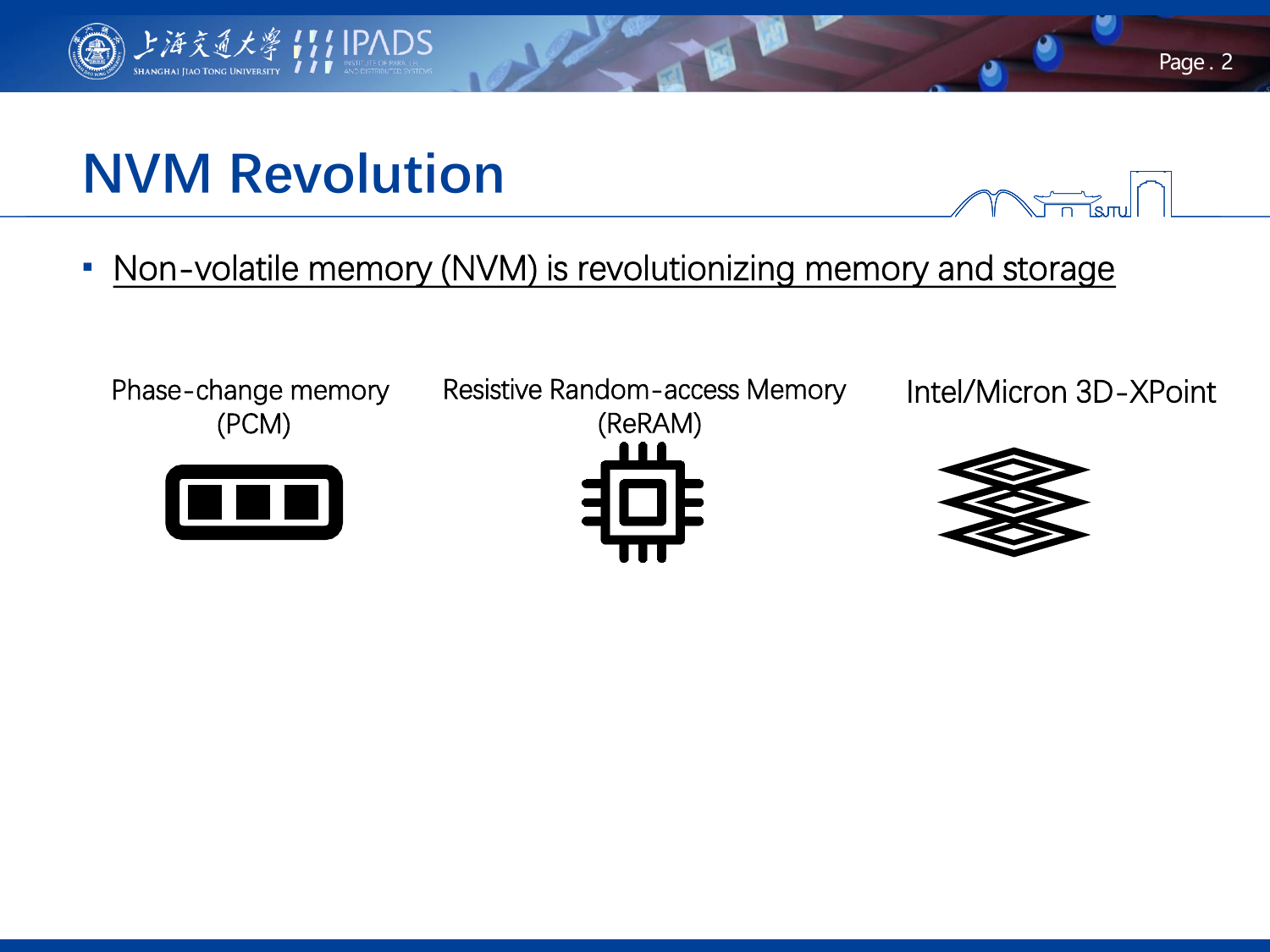

## **Industrialization: Intel 3D-Xpoint**

Non-volatile memory (NVM) is revolutionizing memory and storage



**The recent release of Intel Optane DC Persistent Memory (3D-XPoint) marks** the transition of NVM technology from research prototypes to mainstream products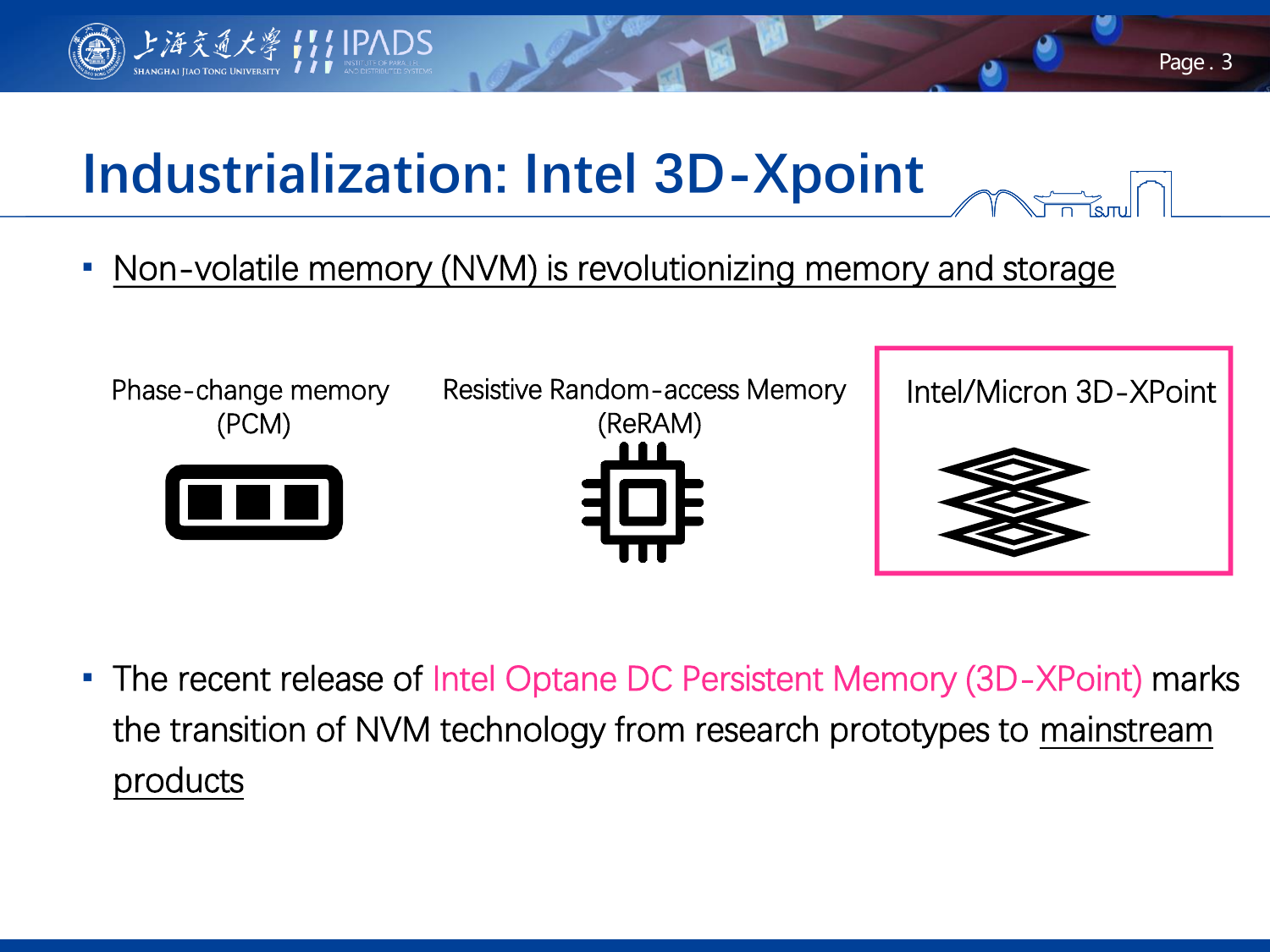

## **NVM Features**

- **Byte-addressability**
- Non-volatility (high speed)
- **-** Low read latency and high persistency cost

10x write latency comparing with DRAM





Intel/Micron 3D-XPoint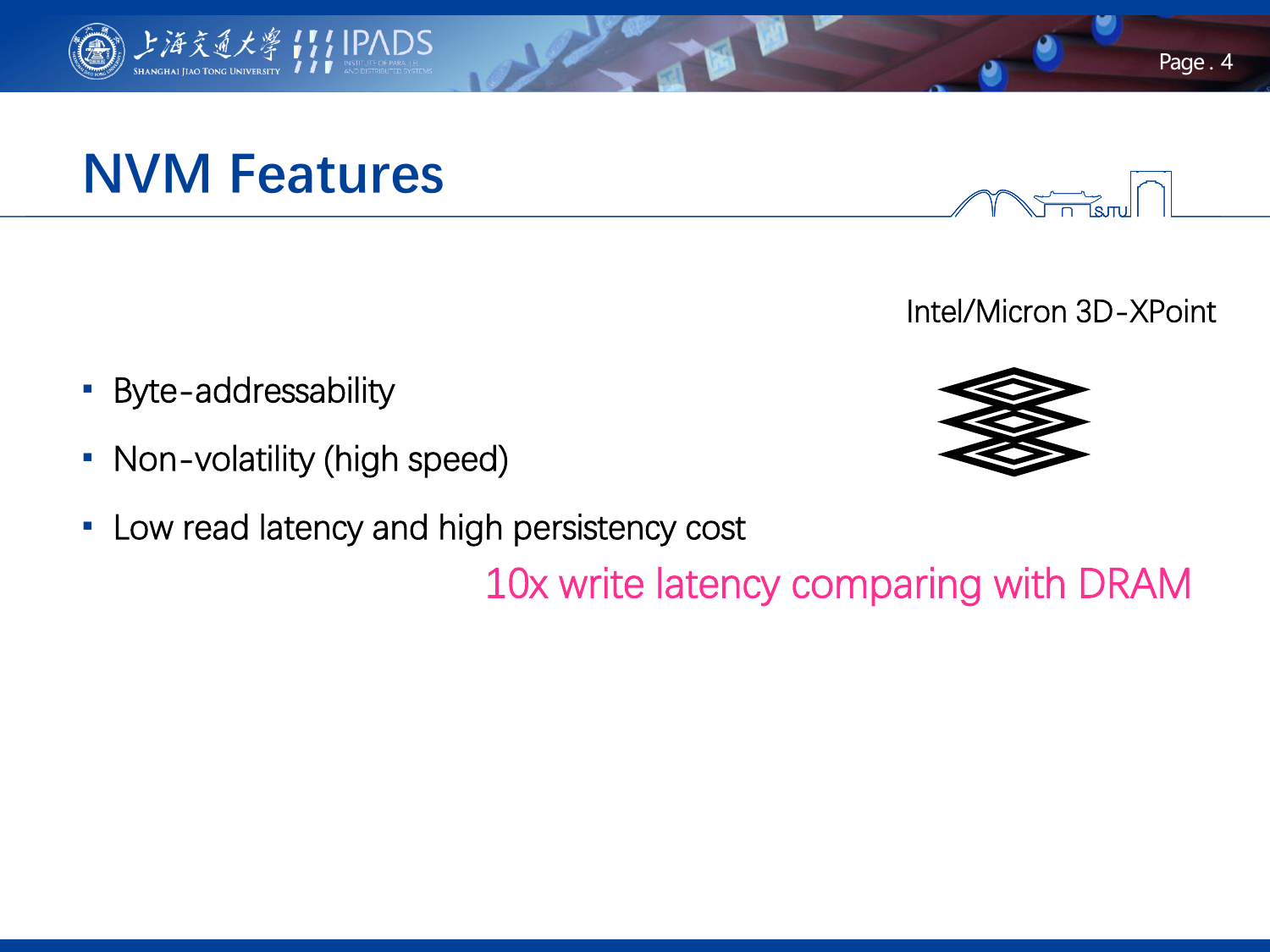# **Programming Abstraction for NVM**

Persistent Transactional Memory (PTM)

海交通大學 【1】IPADS

- *transaction* is a widely-used abstraction
- an efficient abstraction for programming on persistent memory:
	- i.e., builds *transactional memory* abstraction over NVM



software Transactional **Memory** 

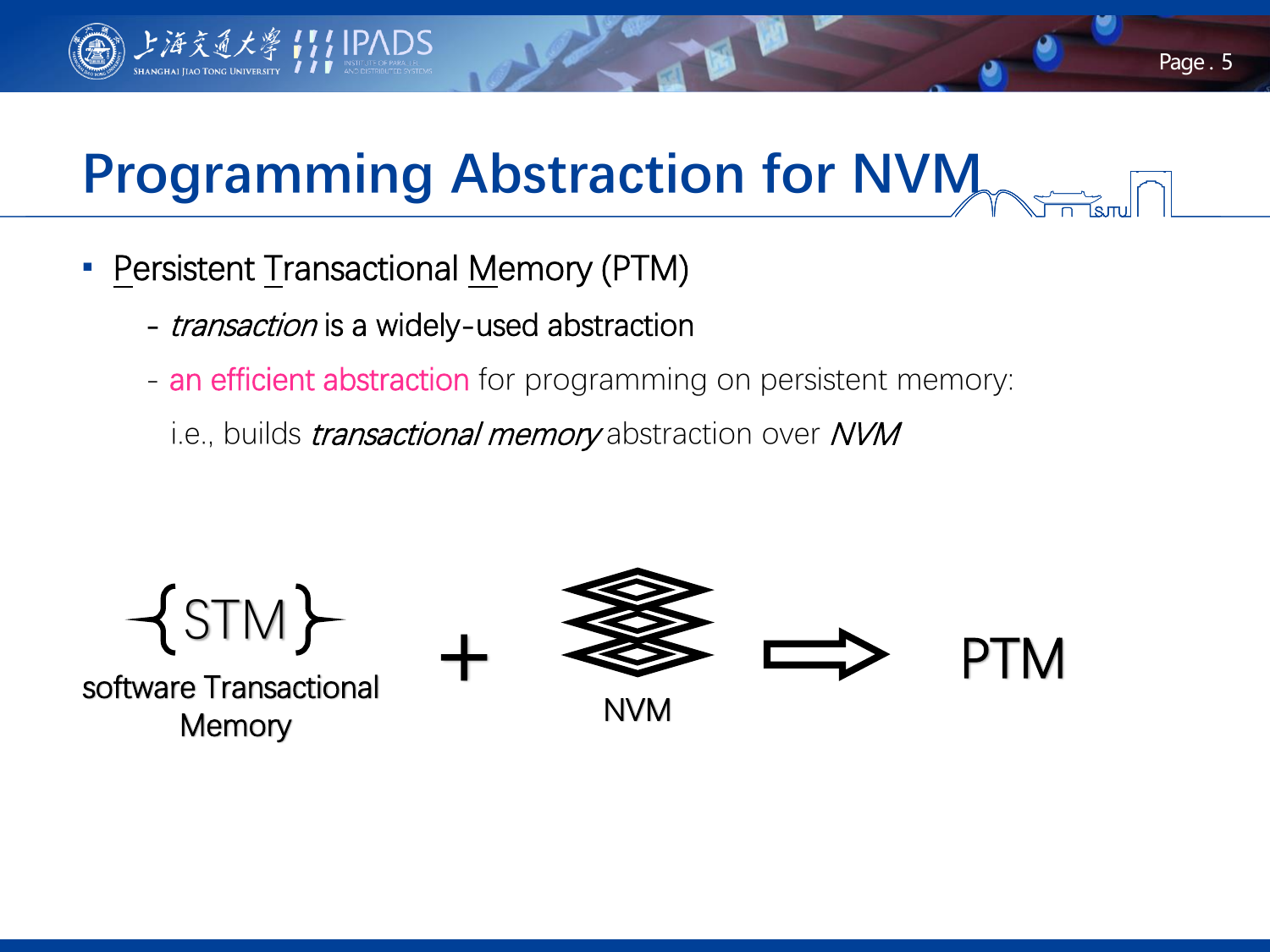

## **Existing PTM Issues**



Cause: exposing high NVM persistence overhead to readers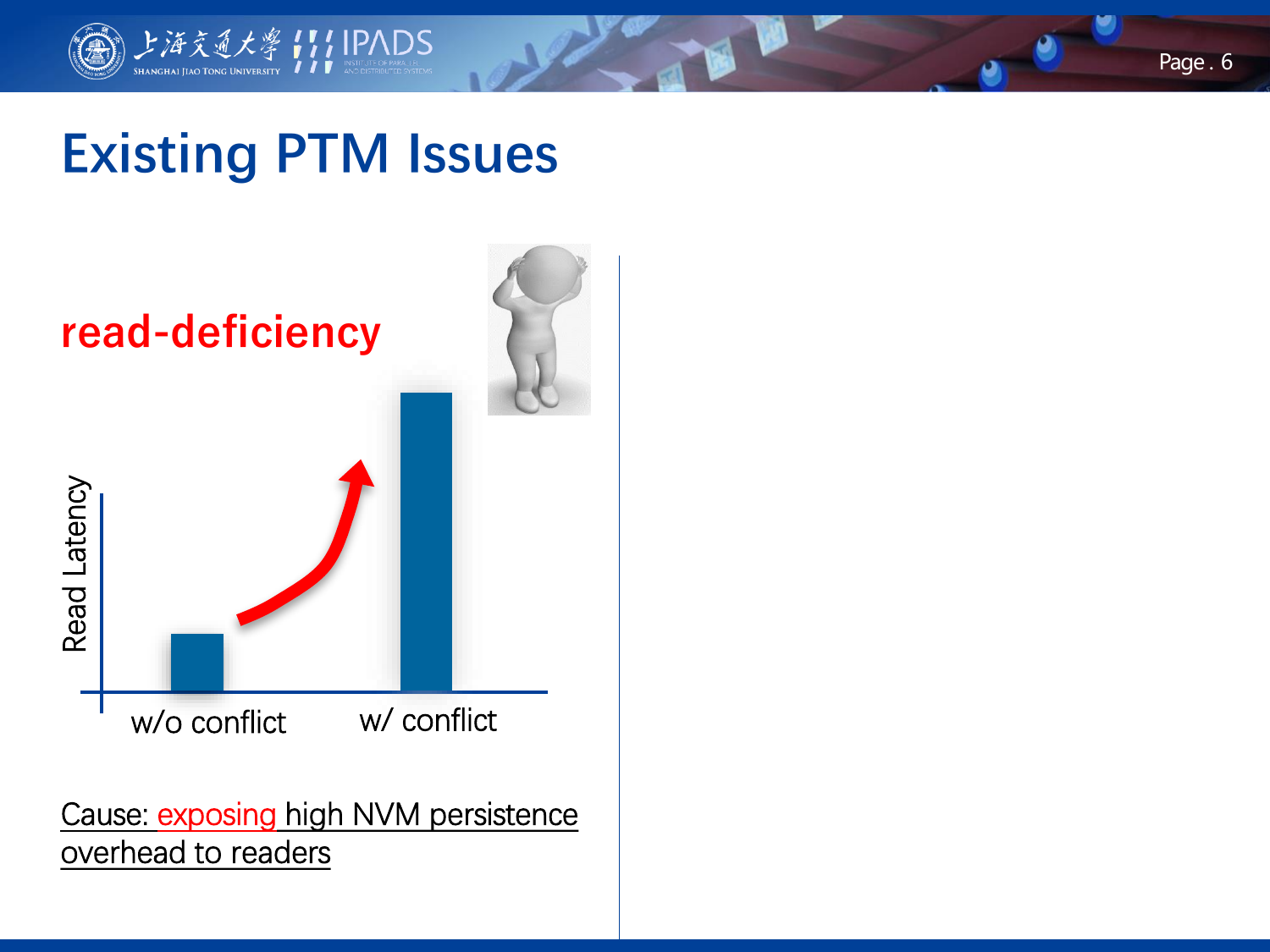

## **Existing PTM Issues**

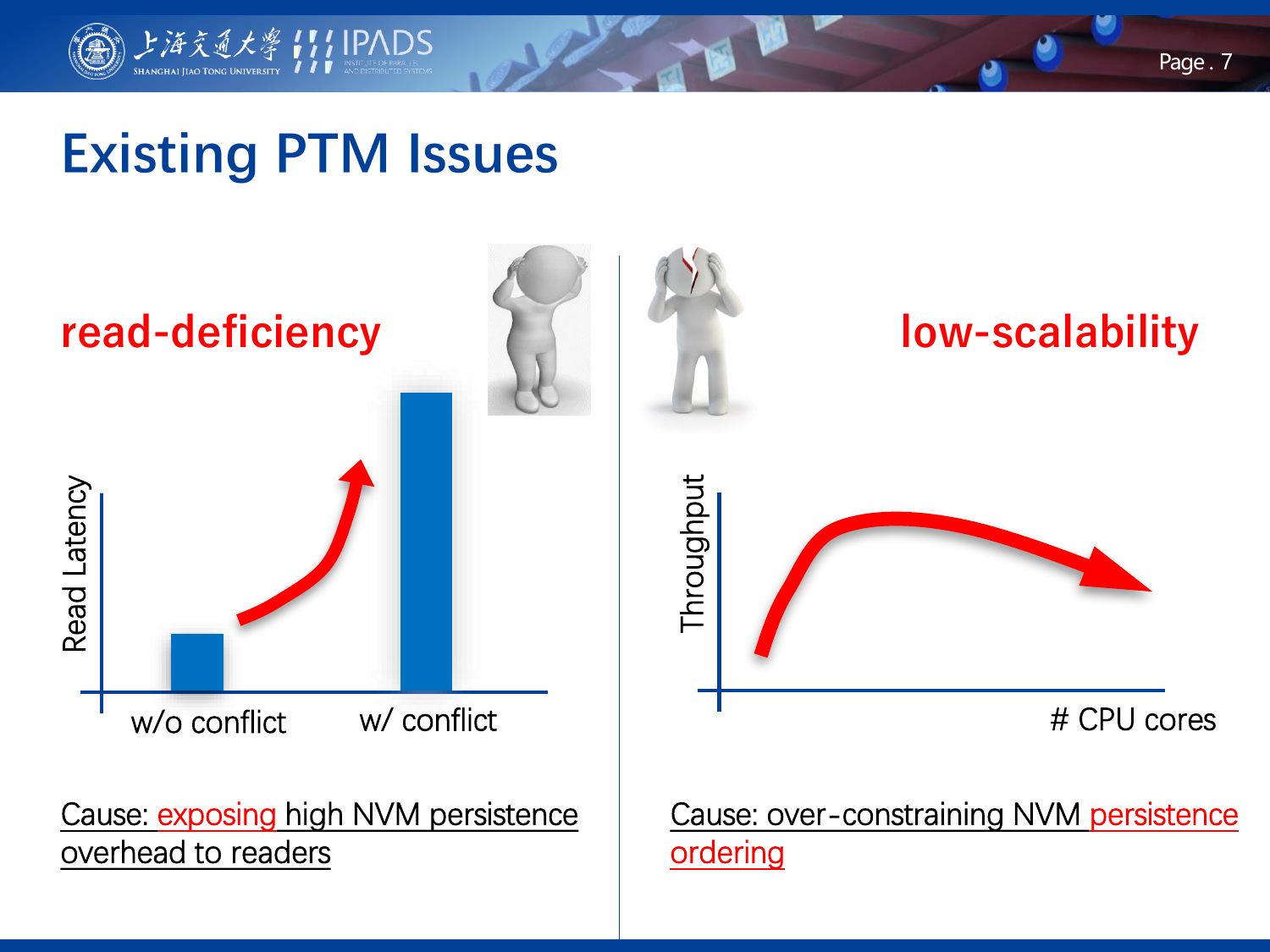

#### read-deficiency and the low-scalability



# **Can a PTM achieve both read-efficiency and high-scalability?**

Cause: exposing high NVM persistence overhead to readers

Cause: over-constraining NVM persistence ordering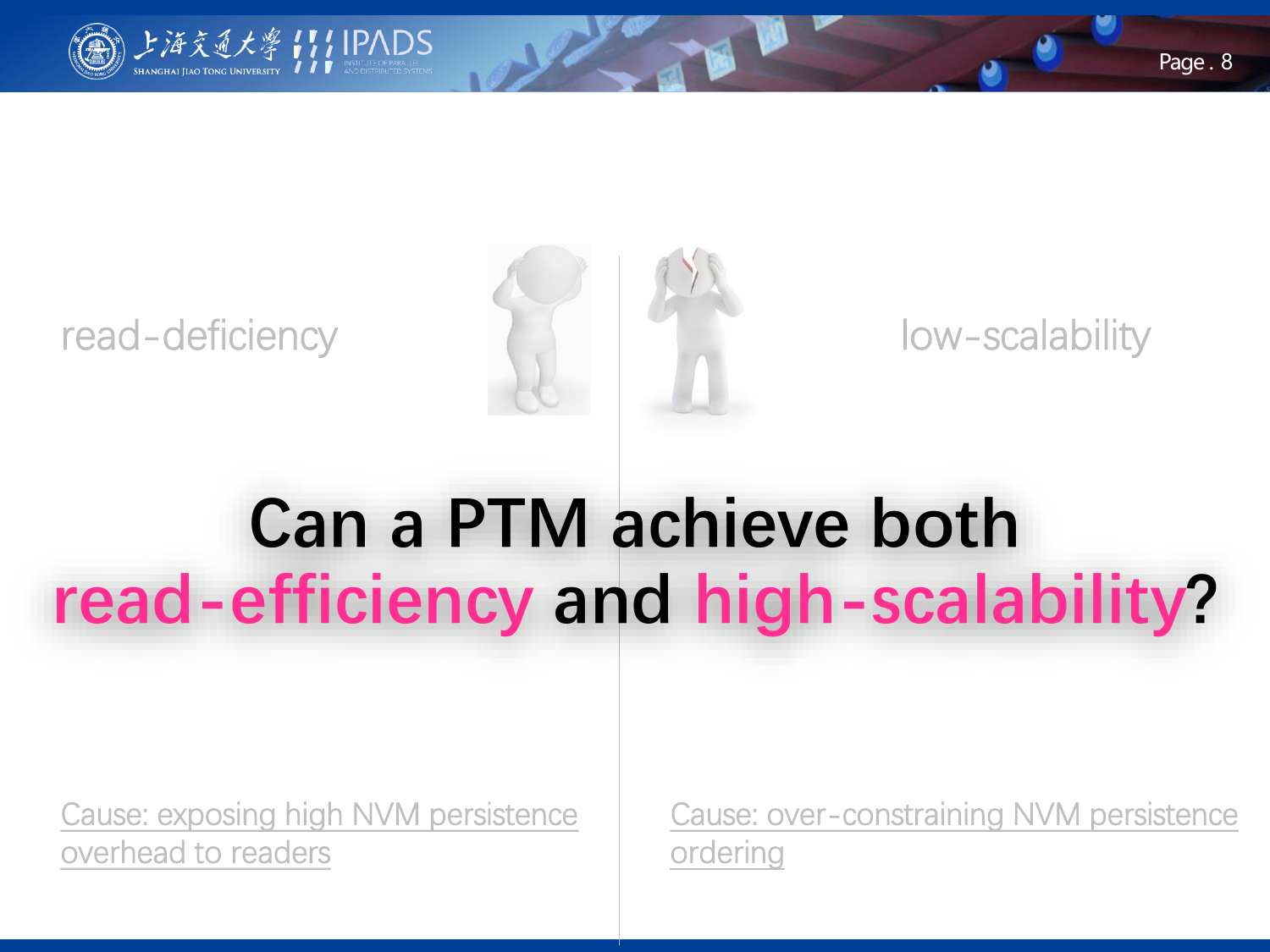